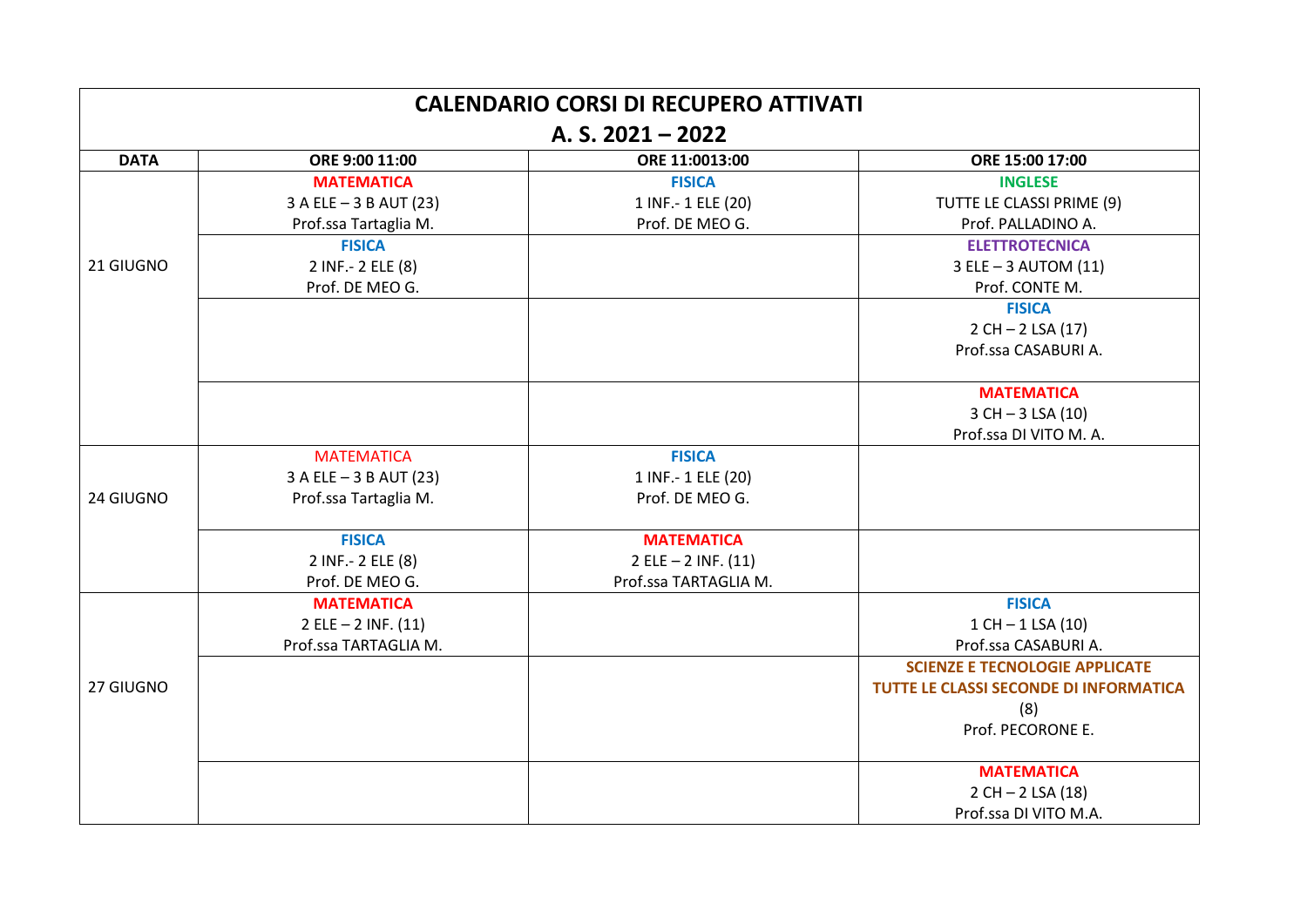|           | <b>MATEMATICA</b>       | <b>MATEMATICA</b>     | <b>SCIENZE E TECNOLOGIE APPLICATE</b>  |
|-----------|-------------------------|-----------------------|----------------------------------------|
|           | $2$ ELE $- 2$ INF. (11) | $3 CH - 3 LSA (10)$   | TUTTE LE CLASSI SECONDE DI INFORMATICA |
| 28 GIUGNO | Prof.ssa TARTAGLIA M.   | Prof.ssa DI VITO M.A. | (8)                                    |
|           |                         |                       | Prof. PECORONE E.                      |
|           |                         | <b>FISICA</b>         |                                        |
|           |                         | $2 CH - 2 LSA (17)$   |                                        |
|           |                         | Prof.ssa CASABURI A.  |                                        |
|           | <b>MATEMATICA</b>       | <b>FISICA</b>         | <b>SCIENZE E TECNOLOGIE APPLICATE</b>  |
|           | 3 A ELE - 3 B AUT (23)  | 1 INF.- 1 ELE (20)    | TUTTE LE CLASSI SECONDE DI INFORMATICA |
|           | Prof.ssa Tartaglia M.   | Prof. DE MEO G.       | (8)                                    |
| 29 GIUGNO |                         |                       | Prof. PECORONE E.                      |
|           | <b>FISICA</b>           | <b>MATEMATICA</b>     |                                        |
|           | 2 INF.- 2 ELE (8)       | $3$ INF. $(13)$       |                                        |
|           | Prof. DE MEO G.         | Prof.ssa TARTAGLIA M. |                                        |
|           |                         | <b>MATEMATICA</b>     |                                        |
|           |                         | $2 CH - 2 LSA(18)$    |                                        |
|           |                         | Prof.ssa DI VITO M.A. |                                        |
|           | <b>MATEMATICA</b>       | <b>MATEMATICA</b>     | <b>SCIENZE E TECNOLOGIE APPLICATE</b>  |
| 30 GIUGNO | 3 INF. (13)             | $3$ CH $- 3$ LSA (10) | TUTTE LE CLASSI SECONDE DI INFORMATICA |
|           | Prof.ssa TARTAGLIA M.   | Prof.ssa DI VITO M.A. | (8)                                    |
|           |                         |                       | Prof. PECORONE E.                      |
|           | <b>MATEMATICA</b>       | <b>MATEMATICA</b>     | <b>SCIENZE E TECNOLOGIE APPLICATE</b>  |
|           | $2$ ELE $- 2$ INF. (11) | $2 CH - 2 LSA(18)$    | TUTTE LE CLASSI SECONDE DI INFORMATICA |
|           | Prof.ssa TARTAGLIA M.   | Prof.ssa DI VITO M.A. | (8)                                    |
| 1 LUGLIO  |                         |                       | Prof. PECORONE E.                      |
|           |                         |                       | <b>INGLESE</b>                         |
|           |                         |                       | TUTTE LE CLASSI SECONDE (13)           |
|           |                         |                       | Prof. PALLADINO A.                     |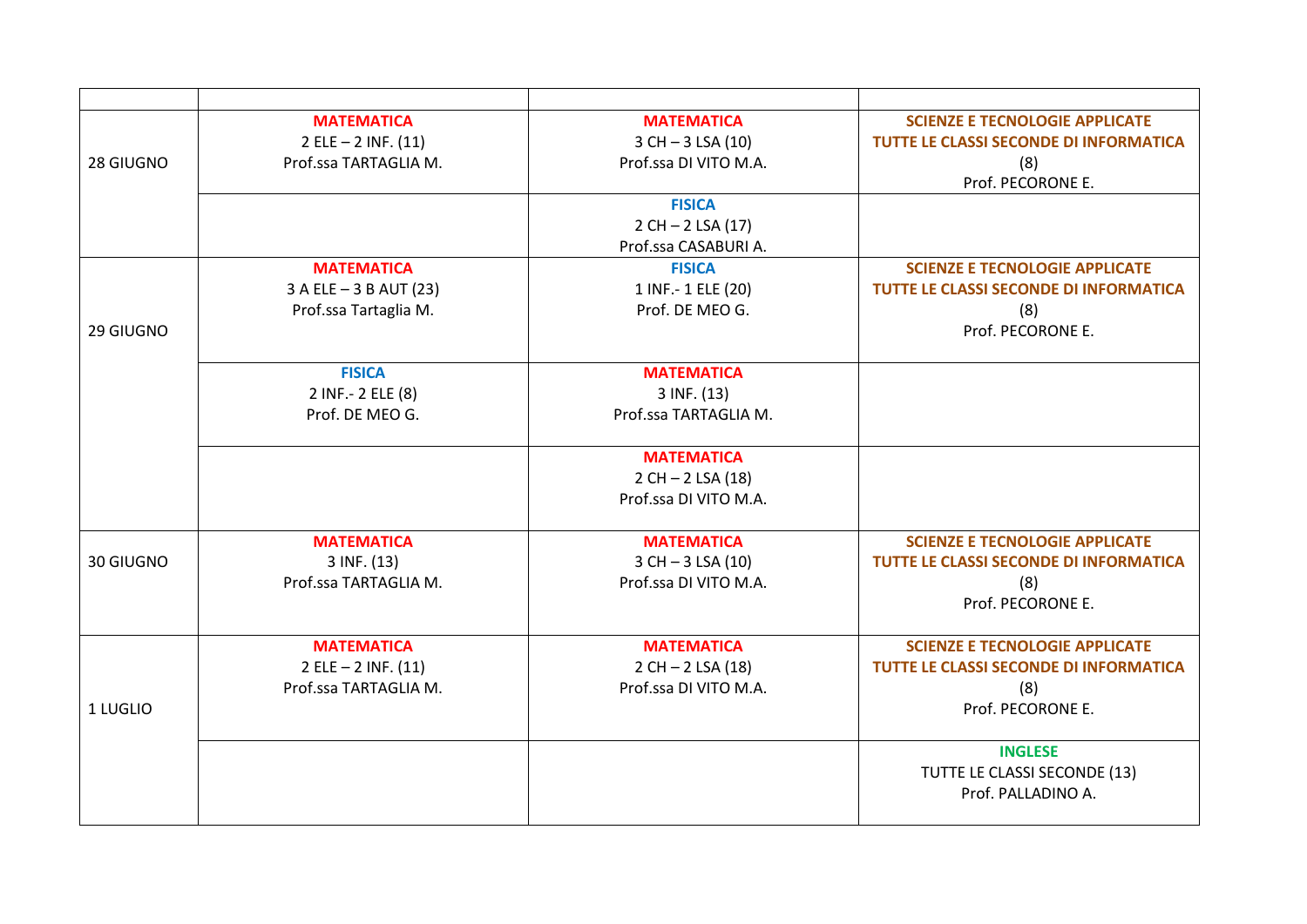|                 | <b>MATEMATICA</b>       | <b>FISICA</b>                | <b>INGLESE</b>               |
|-----------------|-------------------------|------------------------------|------------------------------|
|                 | 3 A ELE - 3 B AUT (23)  | 1 INF.-1 ELE (20)            | TUTTE LE CLASSI PRIME (9)    |
|                 | Prof.ssa Tartaglia M.   | Prof. DE MEO G               | Prof. PALLADINO A.           |
| 4 LUGLIO        | <b>FISICA</b>           | <b>MATEMATICA</b>            | <b>ELETTROTECNICA</b>        |
|                 | 2 INF.- 2 ELE (8)       | 4 INF - 4 ELE (20)           | 3 ELE - 3 AUTOM (11)         |
|                 | Prof. DE MEO G.         | Prof.ssa LIPPA S.            | Prof. CONTE M.               |
|                 | <b>MATEMATICA</b>       | <b>FISICA</b>                | <b>MATEMATICA</b>            |
|                 | $1 ELE - 1 INF (22)$    | $2 CH - 2 LSA (17)$          | $3 CH - 3 LSA (10)$          |
|                 | Prof.ssa LIPPA S.       | Prof.ssa CASABURI A.         | Prof.ssa DI VITO M.A         |
|                 | <b>MATEMATICA</b>       | <b>MATEMATICA</b>            | <b>MATEMATICA</b>            |
|                 | 3 INF. (13)             | $1 CH - 1 LSA(15)$           | 4 INF - 4 ELE (20)           |
|                 | Prof.ssa TARTAGLIA M.   | Prof.ssa LIPPA S.            | Prof.ssa LIPPA S.            |
| 5 LUGLIO        | <b>MATEMATICA</b>       | <b>INGLESE</b>               | <b>MATEMATICA</b>            |
|                 | $1 ELE - 1 INF (22)$    | TUTTE LE CLASSI SECONDE (13) | $2 CH - 2 LSA(18)$           |
|                 | Prof.ssa LIPPA S.       | Prof. PALLADINO A.           | Prof.ssa DI VITO M.A.        |
|                 | <b>FISICA</b>           | <b>ELETTROTECNICA</b>        | <b>INGLESE</b>               |
|                 | $1 CH - 1 LSA(10)$      | 3 ELE - 3 AUTOM (11)         | TUTTE LE CLASSI TERZE (10)   |
|                 | Prof.ssa CASABURI A.    | Prof. CONTE M.               | Prof. PALLADINO A.           |
|                 | <b>MATEMATICA</b>       | <b>MATEMATICA</b>            | <b>MATEMATICA</b>            |
|                 | $2$ ELE $- 2$ INF. (11) | $1$ CH $-$ 1 LSA (15)        | $4$ INF $-4$ ELE (20)        |
|                 | Prof.ssa TARTAGLIA M.   | Prof.ssa LIPPA S.            | Prof.ssa LIPPA S.            |
|                 | <b>MATEMATICA</b>       | <b>INGLESE</b>               | <b>INGLESE</b>               |
| <b>6 LUGLIO</b> | 1 ELE - 1 INF (22)      | TUTTE LE CLASSI TERZE (10)   | TUTTE LE CLASSI SECONDE (13) |
|                 | Prof.ssa LIPPA S.       | Prof. PALLADINO A.           | Prof. PALLADINO A.           |
|                 | <b>ELETTROTECNICA</b>   |                              | <b>FISICA</b>                |
|                 | 3 ELE - 3 AUTOM (11)    |                              | $2 CH - 2 LSA (17)$          |
|                 | Prof. CONTE M.          |                              | Prof.ssa CASABURI A.         |
|                 |                         |                              |                              |